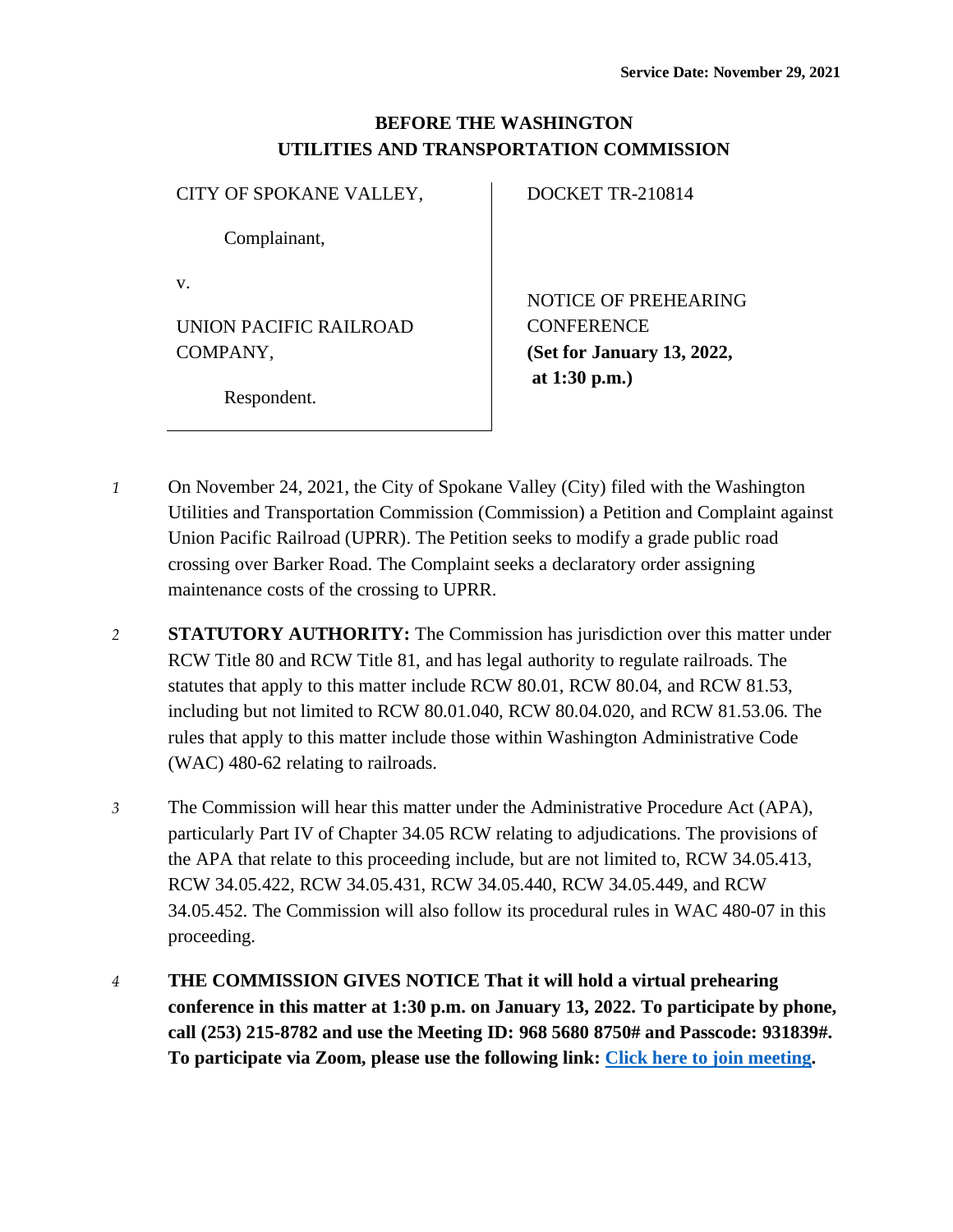## **DOCKET TR-210814 PAGE 2**

- 
- *5* The purpose of the prehearing conference is to consider requests for intervention, resolve scheduling matters including establishing dates for distributing evidence, to identify the issues in the proceeding, and determine other matters to assist the Commission in resolving the matter, as listed in WAC 480-07-430.
- *6* Persons who wish to intervene should file a petition to intervene in writing at least three business days before the date of the prehearing conference. *See* WAC 480-07-355(a). The Commission will consider oral petitions to intervene during the conference, but strongly prefers written petitions to intervene. Party representatives must file a notice of appearance with the Commission no later than the business day before the conference. *See* WAC 480-07-345(2). Any party or witness in need of an interpreter or other assistance should fill out the form attached to this Notice and return it to the Commission. The Commission will set the time and place for any evidentiary hearings at the prehearing conference, on the record of a later conference or hearing session, or by later written notice.
- *7* **THE COMMISSION GIVES NOTICE That any party who fails to attend or participate in the prehearing conference set by this Notice, or any other stage of this proceeding, may be held in default under RCW 34.05.440 and WAC 480-07-450.**
- *8* The names and mailing addresses of all known parties and their known representatives are as follows:

| Complainant:    | City of Spokane Valley       |
|-----------------|------------------------------|
|                 | 10210 E. Sprague Ave.        |
|                 | Spokane Valley, WA 99206     |
| Representative: | Kenneth W. Harper            |
|                 | Quinn N. Plant               |
|                 | Aziza L. Foster              |
|                 | Menke Jackson Beyer, LLP     |
|                 | 807 N. 39 <sup>th</sup> Ave. |
|                 | Yakima, WA 98902             |
|                 | $(509) 575 - 0313$           |
|                 | kharper@mjbe.com             |
|                 | $q$ plant@mjbe.com           |
|                 | $z$ foster@mjbe.com          |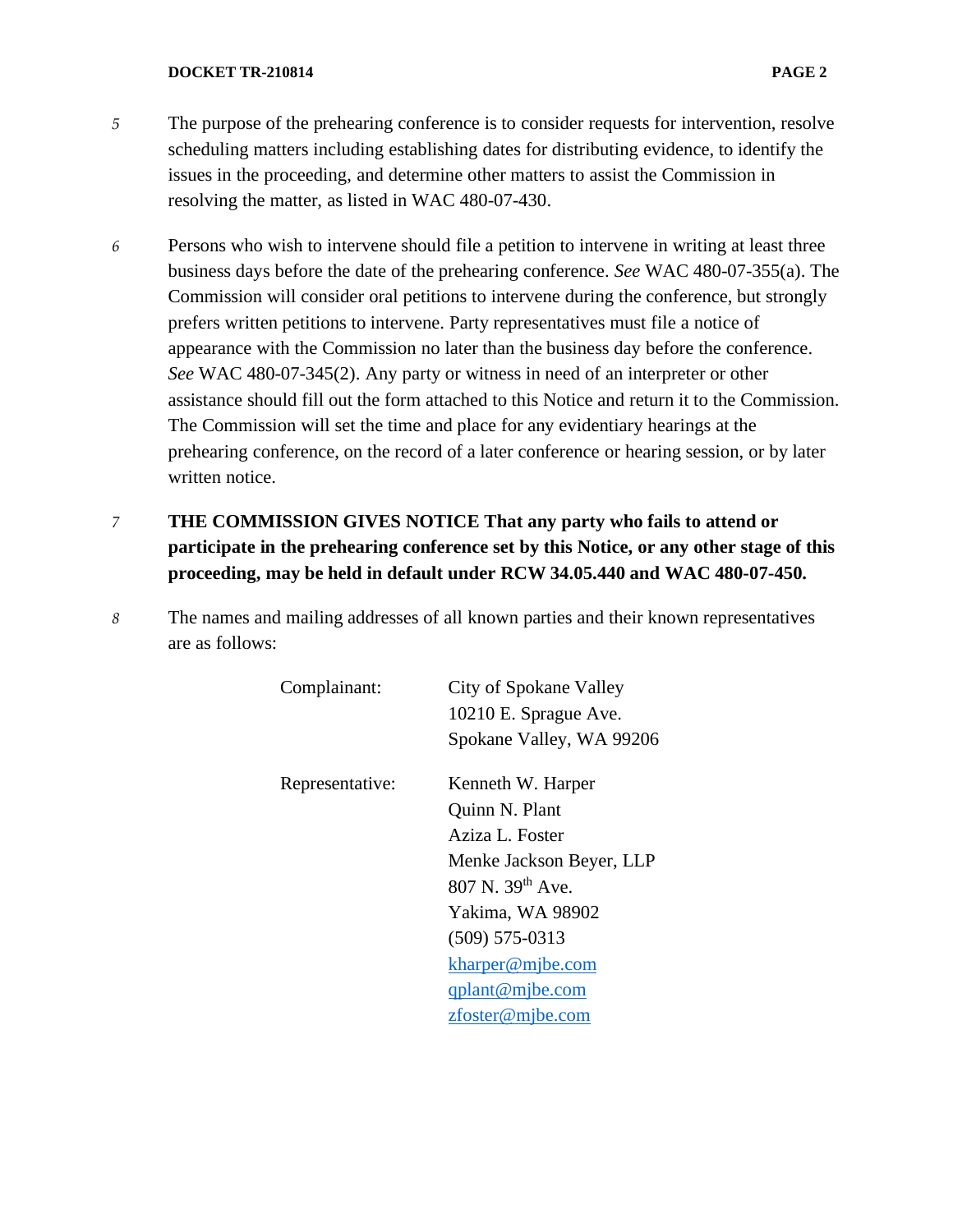| Respondent:     | Union Pacific Railroad Company    |
|-----------------|-----------------------------------|
|                 |                                   |
|                 | <b>Bonnie Sokolik</b>             |
|                 | 1400 Douglas St.; Mailstop 1720   |
|                 | Omaha, NE 68179                   |
|                 | bjsokoli@up.com                   |
|                 |                                   |
| Representative: | Rachel Reynolds                   |
|                 | Jean Kang                         |
|                 | 1111 Third Ave. STE. 2700         |
|                 | Seattle, WA 98101                 |
|                 | Rachel.reynolds@lewisbrisbois.com |
|                 | jean.kang@lewisbrisbois.com       |

- *9* Administrative Law Judge Rayne Pearson, from the Commission's Administrative Law Division, will preside during this proceeding. $<sup>1</sup>$ </sup>
- *10* The Commission will give parties notice of any other procedural phase of the proceeding in writing or on the record, as appropriate during this proceeding.

DATED at Lacey, Washington, and effective November 29, 2021.

WASHINGTON UTILITIES AND TRANSPORTATION COMMISSION

AMANDA MAXWELL Executive Director and Secretary

Inquiries may be addressed to:

Executive Director and Secretary Washington State Utilities and Transportation Commission P.O. Box 47250 Olympia, WA 98504-7250 (360) 664-1160

<sup>&</sup>lt;sup>1</sup> Judge Pearson can be reached by email a[t rayne.pearson@utc.wa.gov](mailto:rayne.pearson@utc.wa.gov) or by phone at (360) 664-1136.